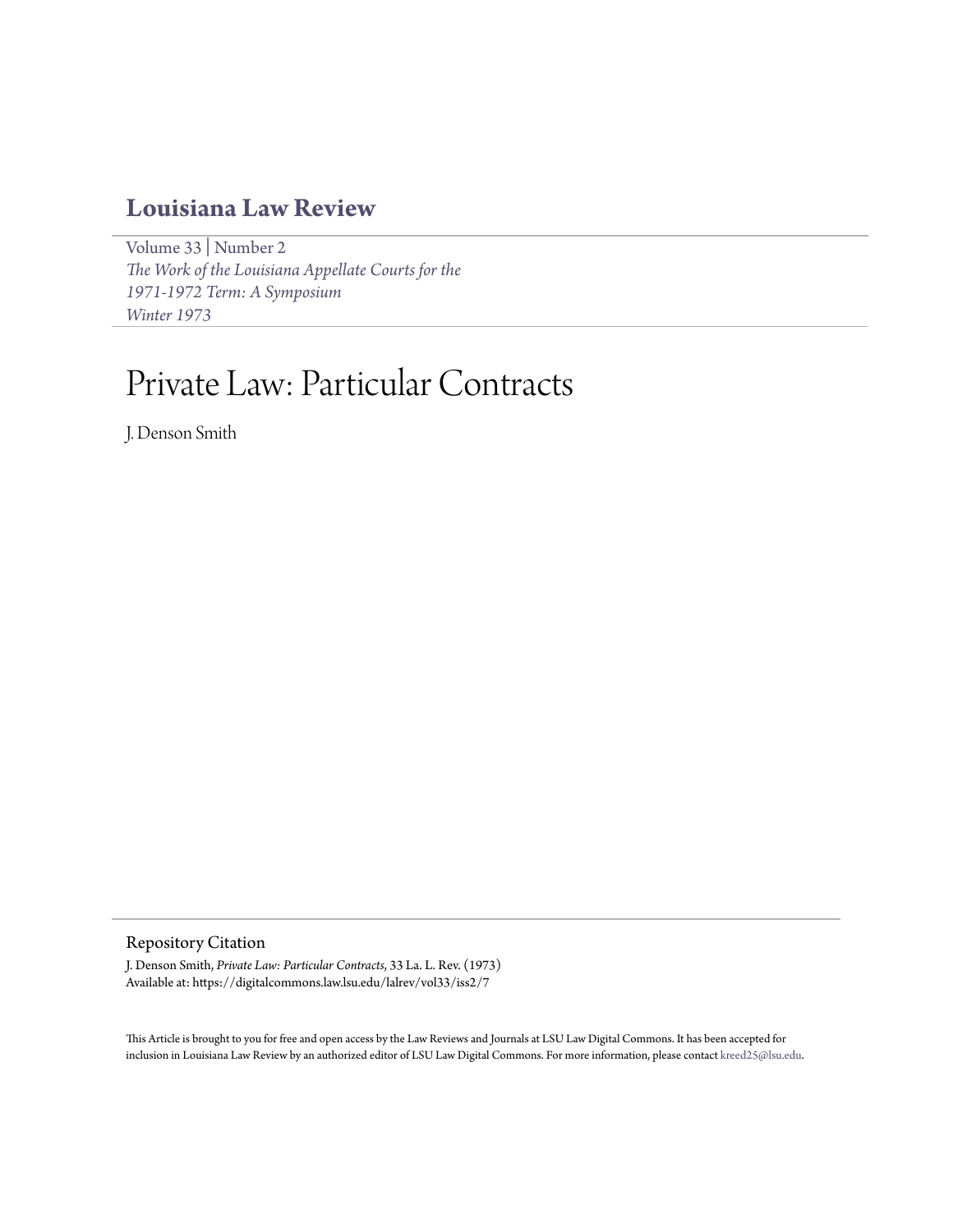### PARTICULAR **CONTRACTS**

### *J.* Denson *Smith\**

Only a few significant cases within this classification were decided during the last term. Most of them are in the process of being noted in this Review. They include *United States Fidelity & Guaranty Co. v. Dixie Parking Service,* Inc.,' in which the court considered the responsibility of a compensated depositary with respect to property left in an automobile accepted for storage in a parking garage; *Media* Production *Con*sultants, Inc. v. Mercedes-Benz of North America, Inc.,<sup>2</sup> an interesting and important case concerned with the right of a purchaser of a foreign-built car from a local dealer to recover against the American distributor; Fraser *v. Ameling*,<sup>8</sup> which dealt with the obligation of the purchaser of a home to discover the full extent of termite damage where there is some known evidence of infestation; and Gist *v.* Donaldson Ford Co.,<sup>4</sup> which involved a delicate question concerning the formation of a contract between an automobile dealer and a prospective purchaser.

In addition to the mentioned cases, an interesting problem of subrogation was presented in the case of Jacobs *v. Sikes.5* It appears that a brother, in pursuit of his own convenience, unknown to his sister, transferred to her by way of a simulated cash sale a certain tract of land. After learning of this, the sister, in a letter to her brother, agreed to transfer the property back to him when he was "ready." Subsequently she refused to do this, apparently on the theory that she had paid for the property. In support of this position she relied on a claim that she had paid certain taxes on the property and also the fact that she had paid off a mortgage amounting to about \$2,000. The majority of the court, with one judge dissenting, held that the letter written by the sister to her brother constituted a counter letter which established that the sale was a simulation, and that the subsequent payments made by her would not change this fact. To the contention that the sister was entitled to legal

**<sup>\*</sup>** Professor of Law, Louisiana State University.

**<sup>1. 262</sup>** La. 45, **262** So.2d **365 (1972).**

<sup>2.</sup> **260** La. **80,** 262 So.2d **877 (1972).**

**<sup>3. 259</sup>** So.2d **95** (La. **App.** 4th Cir. **1972).**

<sup>4. 262</sup> So.2d 145 (La. **App. 3d** Cir. **1972).**

**<sup>5. 253</sup>** So.2d 112 (La. **App. 2d** Cir. 1971).